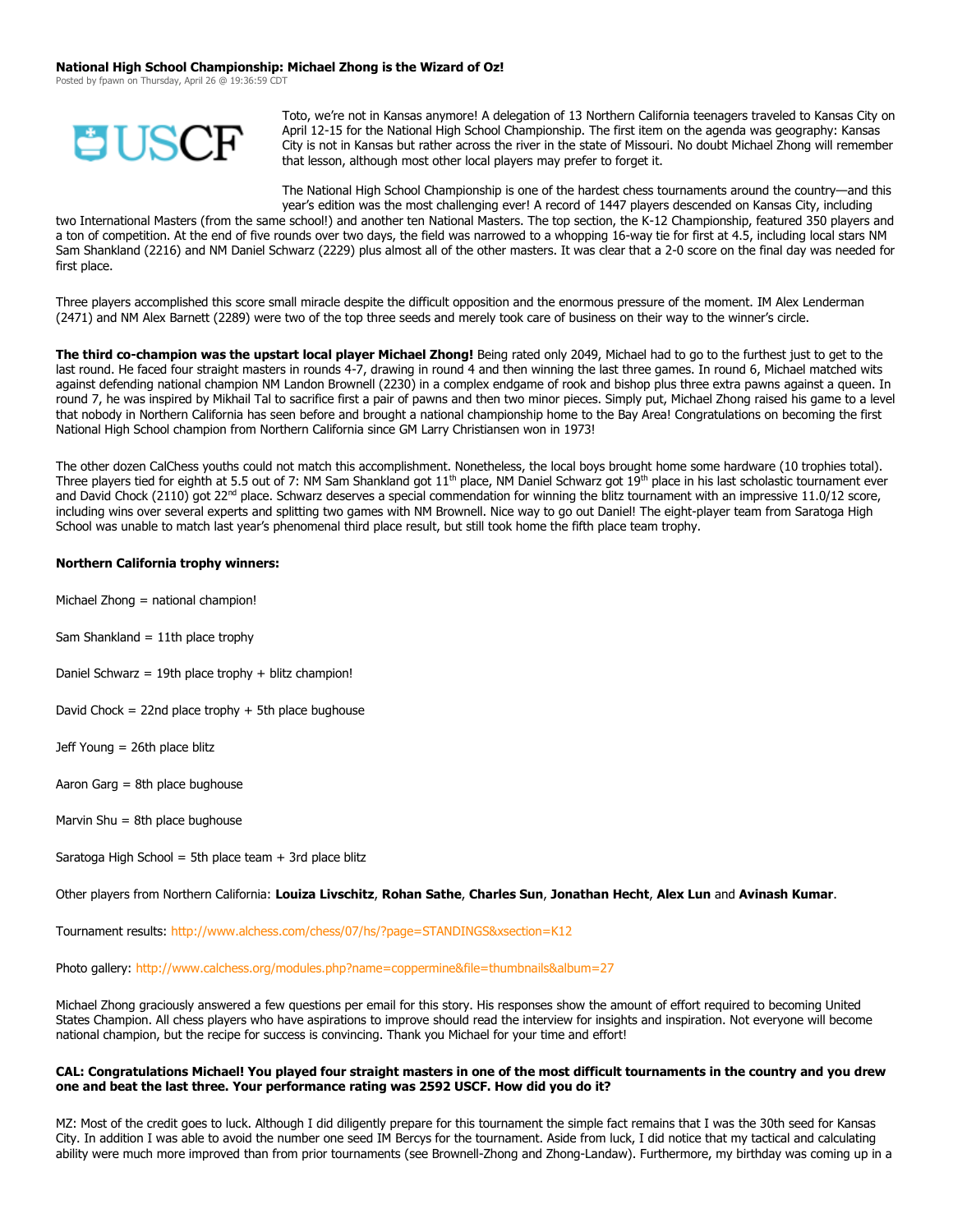few days and I did not want to make it a depressing one.

## **CAL: Did you prepare a lot before flying to Kansas City?**

MZ: Yes, I dedicated (\*gasps\*) Spring Break (5 days) solely for this tournament. I decided that I wanted to play e4 3 days before the plane flight and the day before the plane flight, spent all day until midnight in a fruitless attempt to create and memorize a repertoire to counter the myriad number of **Sicilians.** 

## **CAL: If someone has just a few hours to study before a big tournament, what should he or she focus on? 1. Opening theory. 2. Middlegame theory (tactics and/or positional elements). 3. Play as much blitz as possible.**

MZ: Although I cannot vouch for all players, in my particular situation even though I really lacked a White repertoire until the day before the tournament and had recently switched all my openings, I still believe that doing tactical problems was most helpful since being tactically sharp tends to help my game much more than having a detailed opening repertoire or even a repertoire.

#### **CAL: You won both games on the first day. Only two others out of the 13 from Northern California managed to match your 2-0 score. How were you able to psyche yourself up to play your best?**

MZ: Just being confident since theoretically, with no offense intended to my round 1 and 2 opponents, I was supposed to be the better player and both played openings (Caro-Kann and English) that I was familiar with and thus felt comfortable playing against. Also chatting online a bit as often as five minutes before a round helped relax me a bit.

## **CAL: What was your favorite game?**

MZ: At the time, my choice was the round 5 miniature that lasted 20 moves because I had a heavy headache before and during the game and therefore was in need to rest for rounds 6 and 7. However, upon further review, that game was won mostly by luck and home (or plane) preparation and I would probably give my round 7 game as my favorite. Round 3 and round 6 in particular earn honorable mentions.

#### **CAL: Please briefly walk us through the last round game against NM Julian Landaw (2285). Were you nervous playing on board 3 and needing just a win to tie for first place? Did it take a lot of guts to sacrifice two pawns and then two minor pieces or did you just say "what the heck"? On what move number did you first realize that you were winning?**

MZ: Obviously it's not everyday that you're a game a way from the National Championship so I was quite nervous. I've never really been one afraid to sacrifice or accept one, and I had evaluated that I had plenty of compensation for the sacrifices so I really didn't have to work up much courage to throw away the house. I would also like to add that I also considered how much pressure Julian might have with two rooks and a queen breathing down a bare king and thus would be more likely to be prone for inaccuracies.

#### **CAL: You are well known as an English opening (1.c4) specialist but for this tournament you switched to 1.e4 and even supported Bobby Fischer's maxim "best by test" in the most critical game. Why did you change and how hard is it to learn a new opening at the master level?**

MZ: There were a plethora of factors that caused me to switch from the opening that I've played since I was a 1400 to the more "normal" 1.e4. Prior to Nationals I had c4 in my repertoire since I believed (and believe) it to be an extremely underrated opening. Furthermore, I've noticed that few below 2000 have any repertoire for it whatsoever. To put it in a more comprehensible view: imagine lacking a repertoire against the French or Sicilian. However, the English does not have the same surprise value against such players like Julian Landaw or pretty much any expert or master in the tournament, hence leveling the playing field. In addition, I've also noticed some recent fatigue issues in which I routinely play well the first few rounds but have a significant drop on the second or third day in my play. Since c4 is notorious for being a 60 move positional slugfest, I wanted to switch to the more tactical e4 to get quicker wins (or losses) and thus more rest. I was memorizing my e4 repertoire on the airplane flight and DURING the tournament, so I will leave you with your own judgments on the difficulty of switching… However, I was slightly aided in my task to switch by having played every regular Black opening against e4 myself at one point except for b6 and the Modern. I did play c4 in round 3 though because I doubted that my lower-rated opponent had much experience against it and there's nothing more likely to cause a heart attack than being out of book on move one in the national championship.

#### **CAL: You have come a long ways in your chess career. How old were you when you started to play chess seriously and what was your rating back then?**

MZ: Thanks. I probably started taking chess seriously after I had my first win against an NM in 2004 (13 years old and 1750ish). Up until then, I really was just playing because the game was fun. However after that win, I began to believe that I could actually become a good player some day.

## **CAL: Have you ever had a chess teacher or coach? If not, what is the secret to success in studying on your own?**

MZ: I had an IM once analyze a few games and give me a few pointers on some troublesome areas. However, that probably lasted two hours so I quess I've never had a coach as a tournament player. In terms of my studying habits I usually don't take studying chess too seriously due to time constraints, though I do try to get in a few blitz and standard games each day, solve a regular dose of tactical problems each day, and allot myself a set amount of time each day to familiarize myself with openings. One of the things that helped me the most was playing against stronger players, most notably Sam Shankland whom I've played about 300 games against, and thus learn from the inevitable mistakes that occur against these players.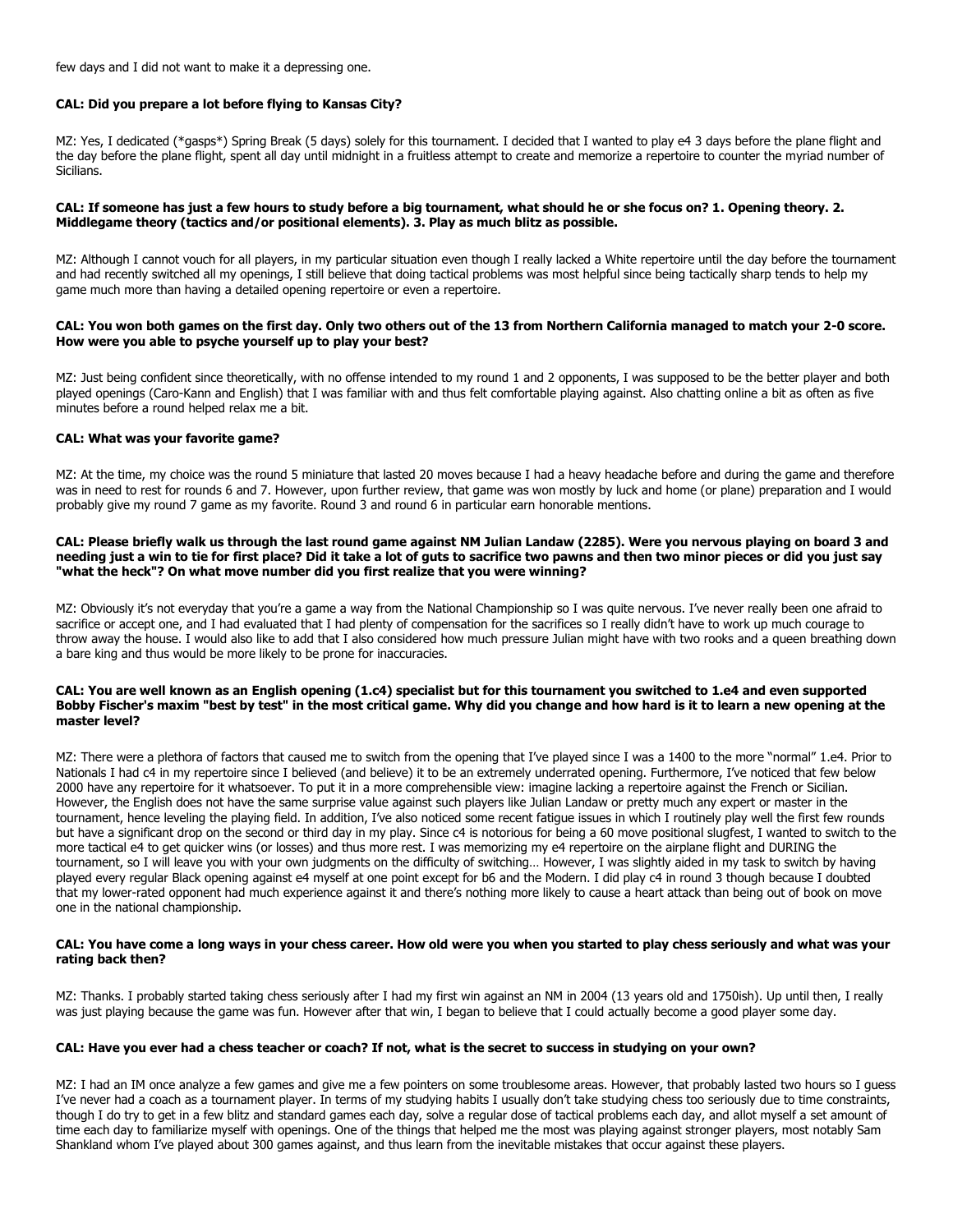# **CAL: You're the United States High School Chess (co-)Champion! What do you do now?**

MZ: Cross out the High School in the title. Though more realistically, prepare myself for the CalChess Scholastic Championship and hopefully place in the top 3.



**National champion Michael Zhong!**



**David Chock, Daniel Schwarz and Sam Shankland.**



**Blitz co-champs Landon Brownell and Daniel Schwarz.**